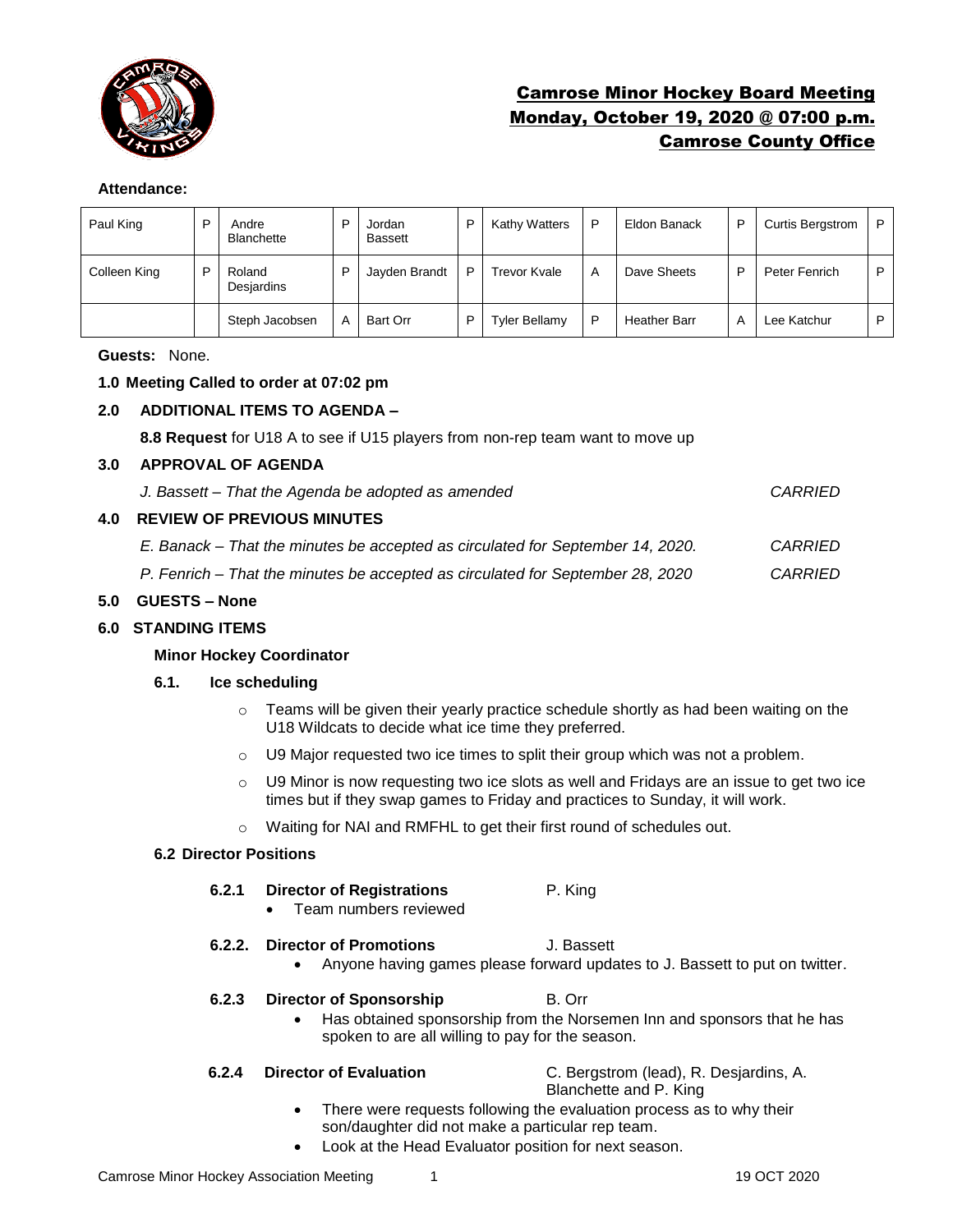#### **6.2.5 Director of Equipment** C. King

• Waiting for the black socks once again and will put white socks into each locker

- **6.2.6 Director of Discipline** H. Verbaas / T. Bellamy Nothing
- **6.2.7 Director of Rep Team (AA and A)** E. Banack / P. Fenrich / D. Sheets / P. King *J. Brandt – That we approve the following coaches that were ratified by email votes. CARRIED*

| <b>Name of Team</b>   | <b>POSITION</b>   | <b>LAST NAME</b>  | <b>FIRST NAME</b> |
|-----------------------|-------------------|-------------------|-------------------|
| <b>U18 AA Vikings</b> | <b>HEAD COACH</b> | <b>TANTON</b>     | <b>GARY</b>       |
| <b>U16 AA</b>         | <b>HEAD COACH</b> | <b>GALL</b>       | <b>DAREN</b>      |
| <b>U16 AA</b>         | <b>HEAD COACH</b> | <b>KVALE</b>      | <b>TREVOR</b>     |
| <b>U18 A</b>          | <b>HEAD COACH</b> | <b>BANACK</b>     | <b>WILLIE</b>     |
| <b>U15 AA</b>         | <b>HEAD COACH</b> | <b>BLANCHETTE</b> | <b>ANDRE</b>      |
| U15 A                 | <b>HEAD COACH</b> | <b>MITCHELL</b>   | <b>CLINT</b>      |
| U15 - NON-REP         | <b>HEAD COACH</b> | LAFERRIERE        | <b>PAUL</b>       |
| <b>U13 A</b>          | <b>HEAD COACH</b> | <b>BURNSTAD</b>   | <b>JOSH</b>       |
| U13 - TEAM 2 (B)      | <b>HEAD COACH</b> | <b>PARSONS</b>    | <b>BRAD</b>       |
| <b>U13 - TEAM 3A</b>  | <b>HEAD COACH</b> | <b>BOYSON</b>     | <b>JASON</b>      |
| U13 TEAM 3B           | <b>HEAD COACH</b> | <b>BEESLEY</b>    | <b>JON</b>        |
| $U11 - A$             | <b>HEAD COACH</b> | <b>GALENZA</b>    | <b>RYAN</b>       |
| U11 - TEAM 3A         | <b>HEAD COACH</b> | <b>ISLEY</b>      | <b>TYCEN</b>      |
| <b>U11 - TEAM 3B</b>  | <b>HEAD COACH</b> | <b>WOODFORD</b>   | <b>DAN</b>        |
| U9 - Minor            | <b>HEAD COACH</b> | <b>BONNETT</b>    | <b>DALE</b>       |
| U9 - Major - A        | <b>HEAD COACH</b> | <b>ORR</b>        | <b>BART</b>       |
| U9 - Major - B        | <b>HEAD COACH</b> | <b>BELLAMY</b>    | <b>TYLER</b>      |
| U13 - Female Wildcats | <b>HEAD COACH</b> | <b>BANACK</b>     | <b>ELDON</b>      |
| U15 - Female Wildcats | <b>HEAD COACH</b> | <b>FRASER</b>     | <b>RON</b>        |
| U18 - Female Wildcats | <b>HEAD COACH</b> | <b>BJORGE</b>     | <b>ROB</b>        |
| U7 - Major            | <b>HEAD COACH</b> | <b>SORENSEN</b>   | <b>DAYNE</b>      |
| U7 - Major            | <b>HEAD COACH</b> | <b>CORBETT</b>    | <b>JOHN</b>       |
| U7 - Minor            | <b>HEAD COACH</b> | <b>HECK</b>       | <b>BRANDON</b>    |
| 4-year-old            | <b>HEAD COACH</b> | <b>KELLER</b>     | <b>TYLER</b>      |

- **6.2.8 Director, Non-Rep Teams** S. Jacobsen / J. Brandt See above.
- **6.2.9 Director, Coach Mentorship** T. Kvale (lead) / K. Watters • Nothing to report.
- **6.2.10 Director of U18** D. Sheets
- 
- **6.2.11 Director of U15** L. Katchur<br> **6.2.12 Director of U3** J. Brandt **6.2.12 Director of U3**
- **6.2.13 Director of U11 P.** Fenrich
- **6.2.14 Director of U9 AND U7** H. Barr / A. Blanchette
- **6.2.15 Director of Female Hockey K. Watters / E. Banack**

- 
- 
- 
- -
- 
- Waiting for league to decide as to whether they will schedule tiering games or if the managers of the teams will schedule them.